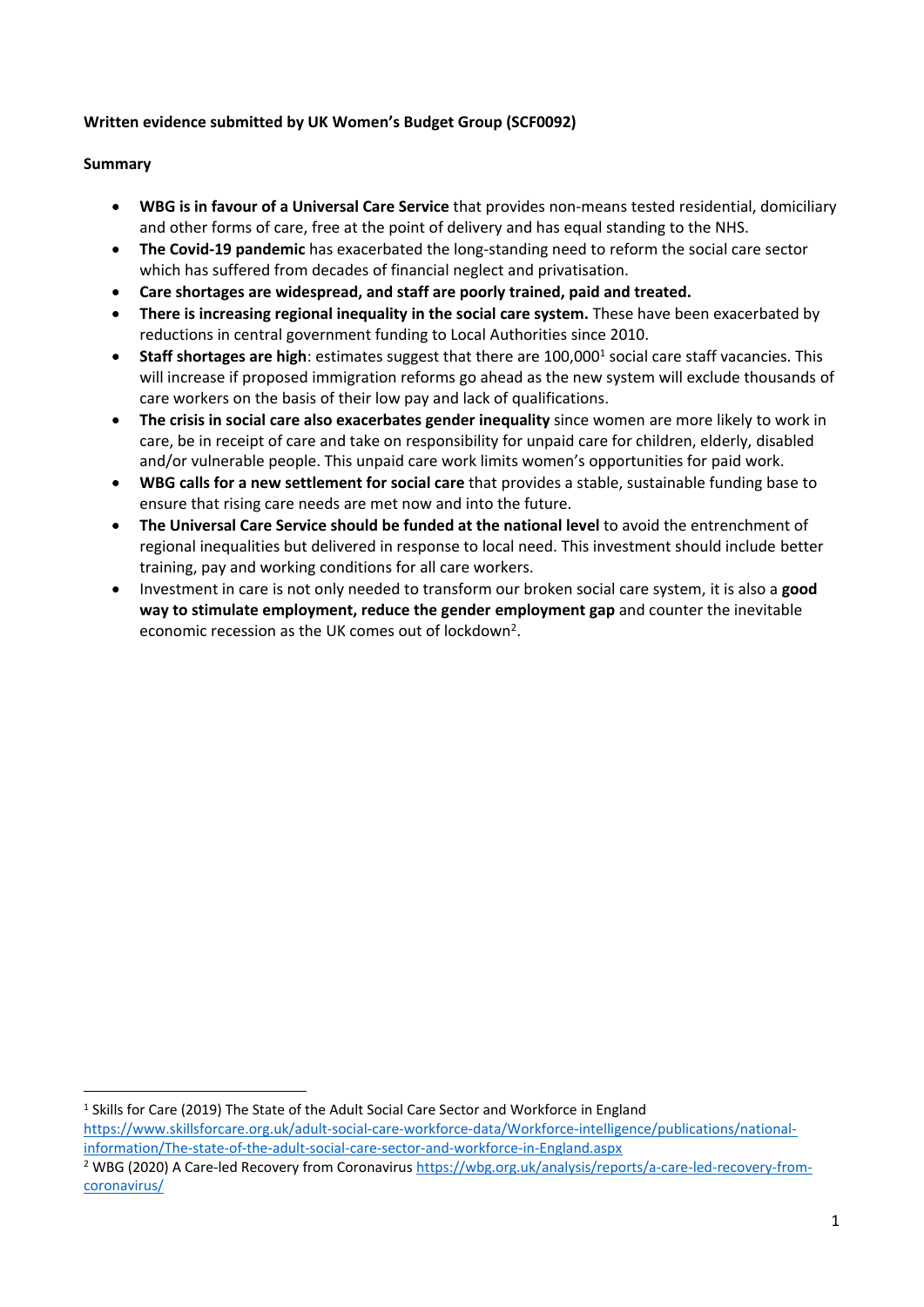#### **Introduction**

- **The UK Women's Budget Group (WBG)** is an independent network of leading academic researchers, policy experts and campaigners that analyses the gender impact of economic policy on different groups of women and men and promotes alternatives for a gender equal future.
- We are responding to this inquiry on the basis of our policy work on social care including on funding and workforce<sup>3</sup>. Since March 2020, we have focussed on the experience and impact of Coronavirus on different groups of women in the UK<sup>4</sup> including those in receipt of care, care workers and unpaid carers. Our most recent report highlights the economic and environmental benefits of investing in a care-led recovery from Coronavirus, including significant investment in social care to create millions of green jobs<sup>5</sup>.

# What impact is the current social care funding situation having on the NHS and on people who need social **care?**

- 1. The Covid-19 pandemic has highlighted and exacerbated the crisis in the social care sector as well as its interaction with, and consequences for, the NHS. The consequences of decades of neglect and lack of regulation in a sector focussing on profits and cost minimisation - rather than on meeting need and ethical standards for the treatment of both service users and workers - are cruelly exposed by the levels of unmet need<sup>6</sup>.
- 2. Although the crisis in care has been heightened by Covid-19, its origins are deeper: the interaction between the NHS and the social care sector has been made fraught by inadequate funding to both services. Prior to Covid-19, cuts in social care and local authority budgets resulted in delayed discharges from hospital thereby reducing bed spaces and increasing waiting times in the NHS<sup>7</sup>.

# *Coronavirus and social care*

- 3. Long standing funding restrictions on local authorities have left local health and social care infrastructures incapable of orchestrating a collective strategy, while central government has failed to come to the rescue. This, together with precarity and low pay in the care sector have undoubtedly contributed to almost 30,000 Covid-19 deaths in care homes<sup>8</sup>, not counting those at home and dependent on domiciliary or unpaid care.
- 4. Care homes have been worst affected because patients were discharged to them from hospital without first being tested, despite it being well-known that elderly care home residents were particularly vulnerable to the virus. This was compounded by the use of agency workers working in multiple settings and the failure to provide staff with PPE and testing soon enough, so that the virus was spread to other care homes and to workers and their families.<sup>9</sup>

[content/uploads/2020/06/Covid-story\\_v4.pdf](https://www.laingbuisson.com/wp-content/uploads/2020/06/Covid-story_v4.pdf)

<sup>3</sup> WBG (2020) Social care tag <https://wbg.org.uk/?s=social+care>

<sup>4</sup> WBG (2020) Covid-19 tag <https://wbg.org.uk/topics/covid-19/>

<sup>5</sup> WBG (2020) A Care-Led Recovery from Coronavirus [https://wbg.org.uk/analysis/reports/a-care-led-recovery-from](https://wbg.org.uk/analysis/reports/a-care-led-recovery-from-coronavirus/)[coronavirus/](https://wbg.org.uk/analysis/reports/a-care-led-recovery-from-coronavirus/)

<sup>6</sup> Age UK The number of older people with some unmet need for care now stands at 1.5 million [https://www.ageuk.org.uk/latest-press/articles/2019/november/the-number-of-older-people-with-some-unmet-need](https://www.ageuk.org.uk/latest-press/articles/2019/november/the-number-of-older-people-with-some-unmet-need-for-care-now-stands-at-1.5-million/)[for-care-now-stands-at-1.5-million/](https://www.ageuk.org.uk/latest-press/articles/2019/november/the-number-of-older-people-with-some-unmet-need-for-care-now-stands-at-1.5-million/)

<sup>7</sup> NHS England, 2019, NHS referral to treatment (RTT) waiting times data March 2019 <https://bit.ly/2pmWCpT>

<sup>8</sup> William, L. and Buisson. (2020) 34,000 older care home residents in England will have died from Covid-19 and collateral damage by the end of June, it is projected. *Care markets*. [https://www.laingbuisson.com/wp-](https://www.laingbuisson.com/wp-content/uploads/2020/06/Covid-story_v4.pdf)

<sup>9</sup> BBC News (2020) Coronavirus: What guidance did care homes get from the government? <https://www.bbc.co.uk/news/52674073>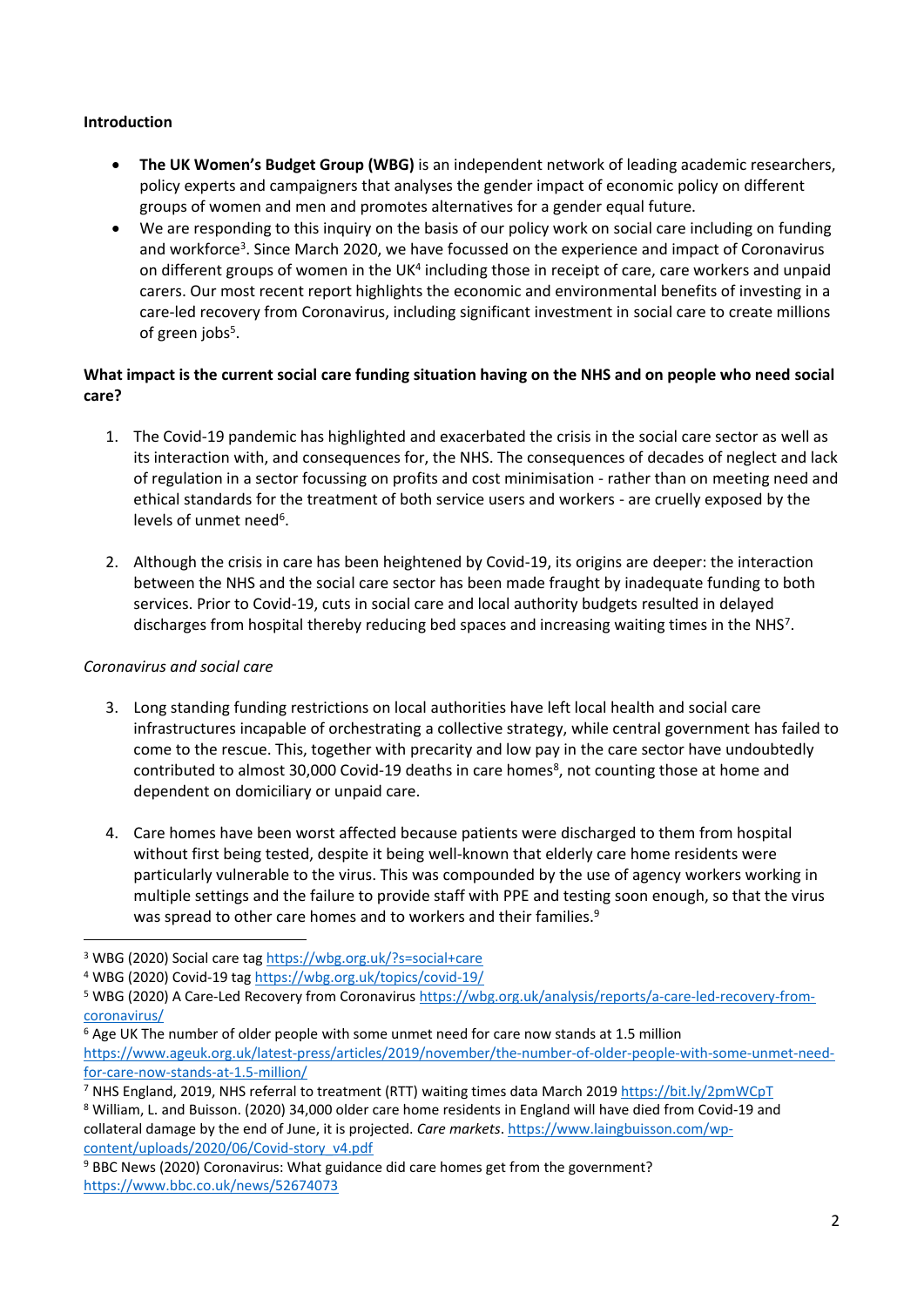- 5. Due to financial constraints, care workers receive comparatively little training even in basic social and health care skills and only a minority choose to learn how to handle medication. Many residential homes no longer have any medically trained nursing staff<sup>10</sup>. Care workers have done their best to protect recipients from the virus under challenging conditions, but, had they received more extensive training, in particular to deal with problems arising from over-medication, which accounts for one in ten older people's admissions to hospital, over a third of these admissions would have been avoided in the first place<sup>11</sup>.
- 6. There is little information on the impact on home care services where over 97%<sup>12</sup> of care is provided by independent agencies. Zero-hour contracts are used widely in the home care sector and workers are still not paid adequately for overnight care and many for travel time. The obligation to visit numerous clients a day, often making multiple visits, has contributed to spreading the virus in the community and amongst the work force and their families.
- 7. The easements to the Care Act 2014, introduced by the Government in the face of the pandemic have also further deregulated services putting vulnerable people at further risk. Furthermore, disabled, older and people with serious health conditions may have been denied treatment for Covid-19<sup>13</sup>, even where these conditions would not reduce their chance of benefiting from such treatment. Age UK has described reports<sup>14</sup> that some GPs, and in one case an entire care home, were asked to pressure patients to sign 'do not resuscitate' (DNACPR) forms as "morally repugnant".
- 8. Many<sup>15</sup> care workers, in both home care and residential care, do not qualify for sick pay due to the £120 per week eligibility floor and, and many, as migrant workers, have no access to public funds. For them any requirement to self-isolate has been financially disastrous. There have been reports<sup>16</sup> of care workers who do self-isolate being accused of breach of contract and risking dismissal.
- 9. ONS data now shows the fatal consequences of this precarity for care workers: care workers are twice are likely to die from Covid-19 than non-key workers and Black, Asian and ethnic minority workers are at particularly increased risk<sup>17</sup>. Care workers are more likely to die from Covid-19 than

<sup>&</sup>lt;sup>10</sup> Skills for Care (2012) The social care workforce 2019 [www.skillsforcare.org.uk/adult-social-care-workforce-data-2018-](http://www.skillsforcare.org.uk/adult-social-care-workforce-data-2018-19/2019.p93) [19/2019.p93](http://www.skillsforcare.org.uk/adult-social-care-workforce-data-2018-19/2019.p93)

<sup>11</sup> NHS England (2019) Army of NHS experts to tackle over medication [www.england.nhs.uk/2019/05/army-of-nhs](http://www.england.nhs.uk/2019/05/army-of-nhs-experts%20to%20tackle-over-medication/)[experts](http://www.england.nhs.uk/2019/05/army-of-nhs-experts%20to%20tackle-over-medication/) [to](http://www.england.nhs.uk/2019/05/army-of-nhs-experts%20to%20tackle-over-medication/) [tackle-over-medication/](http://www.england.nhs.uk/2019/05/army-of-nhs-experts%20to%20tackle-over-medication/)

<sup>&</sup>lt;sup>12</sup> Age UK (2018) Behind the headlines: the struggle to get care at home [https://www.ageuk.org.uk/globalassets/age](https://www.ageuk.org.uk/globalassets/age-uk/documents/reports-and-publications/reports-and-briefings/care--support/rb_jun18_-the_struggle_to_get_care_at_home.pdf)[uk/documents/reports-and-publications/reports-and-briefings/care--support/rb\\_jun18\\_](https://www.ageuk.org.uk/globalassets/age-uk/documents/reports-and-publications/reports-and-briefings/care--support/rb_jun18_-the_struggle_to_get_care_at_home.pdf) the struggle to get care at home.pdf

<sup>&</sup>lt;sup>13</sup> In breach of the UN Convention on the Rights of Persons with Disabilities

[https://www.equalityhumanrights.com/en/our-human-rights-work/monitoring-and-promoting-un-treaties/un](https://www.equalityhumanrights.com/en/our-human-rights-work/monitoring-and-promoting-un-treaties/un-convention-rights-persons-disabilities)[convention-rights-persons-disabilities](https://www.equalityhumanrights.com/en/our-human-rights-work/monitoring-and-promoting-un-treaties/un-convention-rights-persons-disabilities)

<sup>14</sup> Huffington Post (2020) Age UK Calls Pushing People To Sign 'Do Not Resuscitate' Forms 'Morally Repugnant' [https://www.huffingtonpost.co.uk/entry/do-not-resuscitate-age-uk-coronavirus\\_uk\\_5e877643c5b609ebfff0b746](https://www.huffingtonpost.co.uk/entry/do-not-resuscitate-age-uk-coronavirus_uk_5e877643c5b609ebfff0b746)

<sup>&</sup>lt;sup>15</sup> Community Care (May 2020) Covid-19 deaths among social care staff far outstripping those in healthcare <https://www.communitycare.co.uk/2020/05/11/covid-19-deaths-among-social-care-staff-far-outstripping-healthcare/>

<sup>&</sup>lt;sup>16</sup> Community Care (May 2020) Covid-19 deaths among social care staff far outstripping those in healthcare <https://www.communitycare.co.uk/2020/05/11/covid-19-deaths-among-social-care-staff-far-outstripping-healthcare/>

<sup>17</sup> ONS (2020) Coronavirus (COVID-19) related deaths by occupation, England and Wales: deaths registered between 9 March and 25 May 2020

[https://www.ons.gov.uk/peoplepopulationandcommunity/healthandsocialcare/causesofdeath/bulletins/coronavirusco](https://www.ons.gov.uk/peoplepopulationandcommunity/healthandsocialcare/causesofdeath/bulletins/coronaviruscovid19relateddeathsbyoccupationenglandandwales/deathsregisteredbetween9marchand25may2020#women-and-deaths-involving-covid-19-by-occupation) [vid19relateddeathsbyoccupationenglandandwales/deathsregisteredbetween9marchand25may2020#women-and](https://www.ons.gov.uk/peoplepopulationandcommunity/healthandsocialcare/causesofdeath/bulletins/coronaviruscovid19relateddeathsbyoccupationenglandandwales/deathsregisteredbetween9marchand25may2020#women-and-deaths-involving-covid-19-by-occupation)[deaths-involving-covid-19-by-occupation](https://www.ons.gov.uk/peoplepopulationandcommunity/healthandsocialcare/causesofdeath/bulletins/coronaviruscovid19relateddeathsbyoccupationenglandandwales/deathsregisteredbetween9marchand25may2020#women-and-deaths-involving-covid-19-by-occupation)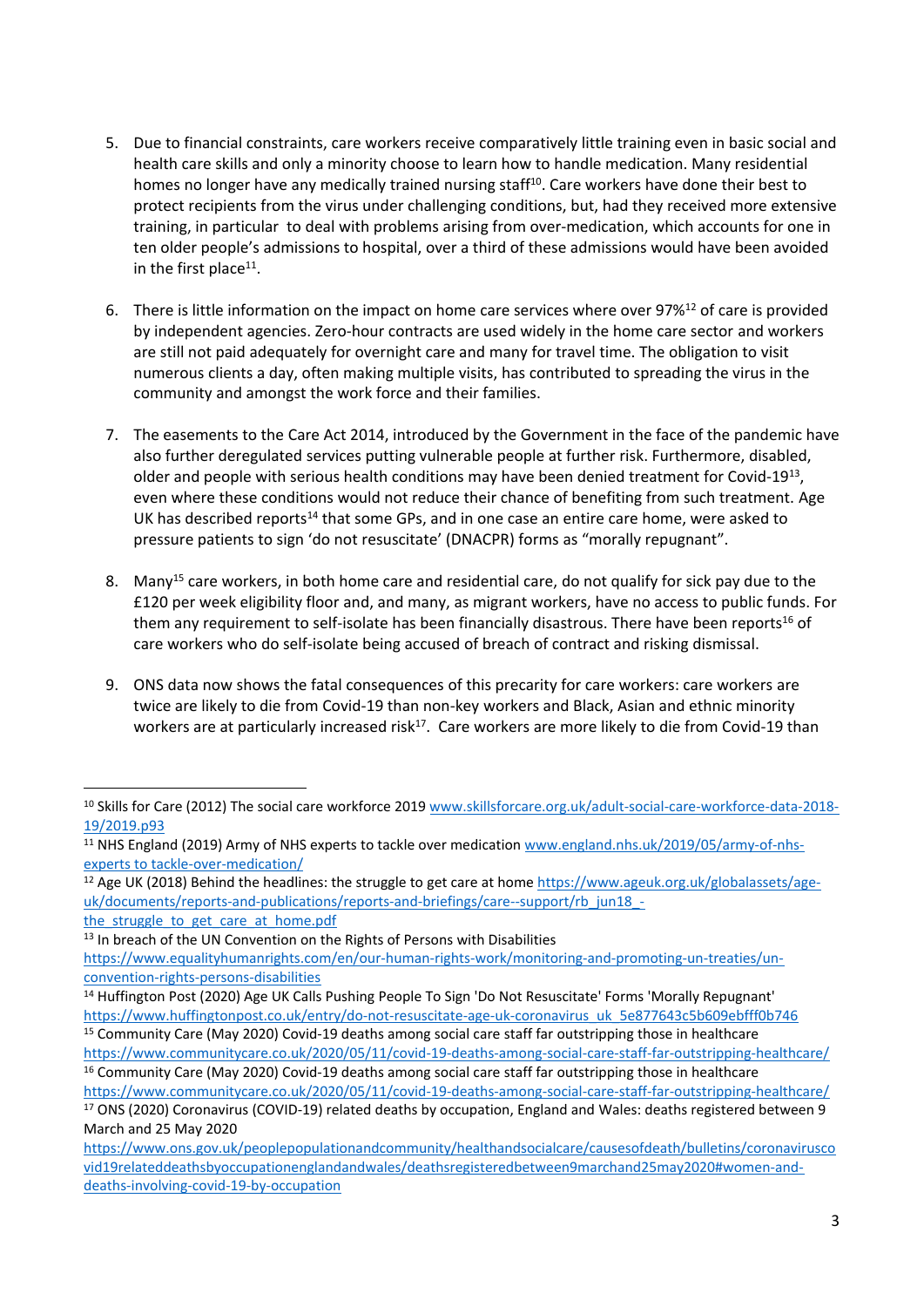their NHS counterparts (19.1 deaths per 100,000 women for care workers compared with 15.3 deaths per 100,000 women for NHS staff<sup>18</sup>.)

10. Many care providers, particularly in the residential sector, have made incredible efforts to protect both care recipients and their staff, both of whom have suffered disproportionately due to lack of government action (and some misguided actions.) The combination of increased costs and reduced demand due to Coronavirus may lead to the closure of many care homes and domiciliary agencies. Government intervention is now needed to protect both those receiving care and the care workers they rely on. This makes the long-promised reform of social care funding even more urgent.

# *A legacy of neglect: how did we get here?*

- 11. The social care sector was widely recognised to be in crisis long before the arrival of Covid-19 because of successive governments failing to adequately fund and plan for rising care needs. Growing numbers both of older people and those of working age who need care increase the urgency of reform, as well as for the 1.2 million paid workers and the over 5 million unpaid carers<sup>19</sup>.
- 12. Since 2001, the number of people aged 85 and older has increased by 33%, and those aged 65 and over by 22%.<sup>20</sup> This would only be a cause of celebration had healthy life expectation grown similarly, but it has not. By 2018 there were 2.9 million people with long-term conditions in England in 2018, 1.9 million more than in 2008<sup>21</sup>.
- 13. Funding has not kept up with increased need. In 2019, Age UK reported in 2019 that nearly 1.5 million people aged 65 and over, nearly 1 in 7, are living with unmet care needs that prevent them being able to accomplish some daily activities.<sup>22</sup> This is a 50% increase in people with unmet needs since 2010. The majority of them are women because women still live longer than men. Of those aged over 75 years old and living alone, 72% are women.<sup>23</sup> Older men (over 65 years) are less likely to be widowed than older women (and therefore slightly more likely to be caring for a spouse).<sup>24</sup>
- 14. There has also been an increase in people of working age with disabilities or special needs. The percentage of the population reporting a disability has increased – from 15% in 2010/11 to 18% in 2017/18.<sup>25</sup> Some local authorities now spend more on social care for this group than they do for older

<sup>22</sup> Age UK (2019) Briefing: Health and Care of Older People in England 2019 ([http://bit.ly/2MPOoiG\)](http://bit.ly/2MPOoiG) p. 4 <sup>23</sup> ONS (2015) Life Expectancy at Birth and at Age 65 by Local Areas in England and Wales: 2012 to 2014 [\(http://bit.ly/2my29mD\)](http://bit.ly/2my29mD)) (Figure 6)

<sup>18</sup> ONS (2020) Coronavirus (COVID-19) related deaths by occupation, England and Wales: deaths registered between 9 March and 25 May 2020

[https://www.ons.gov.uk/peoplepopulationandcommunity/healthandsocialcare/causesofdeath/bulletins/coronavirusco](https://www.ons.gov.uk/peoplepopulationandcommunity/healthandsocialcare/causesofdeath/bulletins/coronaviruscovid19relateddeathsbyoccupationenglandandwales/deathsregisteredbetween9marchand25may2020#women-and-deaths-involving-covid-19-by-occupation) [vid19relateddeathsbyoccupationenglandandwales/deathsregisteredbetween9marchand25may2020#women-and](https://www.ons.gov.uk/peoplepopulationandcommunity/healthandsocialcare/causesofdeath/bulletins/coronaviruscovid19relateddeathsbyoccupationenglandandwales/deathsregisteredbetween9marchand25may2020#women-and-deaths-involving-covid-19-by-occupation)[deaths-involving-covid-19-by-occupation](https://www.ons.gov.uk/peoplepopulationandcommunity/healthandsocialcare/causesofdeath/bulletins/coronaviruscovid19relateddeathsbyoccupationenglandandwales/deathsregisteredbetween9marchand25may2020#women-and-deaths-involving-covid-19-by-occupation)

<sup>19</sup> Carers UK (2020) Briefing on Governments' Carer's Leave Consultation - Carers UK's views and evidence [https://www.carersuk.org/for-professionals/policy/policy-library/briefing-on-governments-carer-s-leave-consultation](https://www.carersuk.org/for-professionals/policy/policy-library/briefing-on-governments-carer-s-leave-consultation-carers-uk-s-views-and-evidence)[carers-uk-s-views-and-evidence](https://www.carersuk.org/for-professionals/policy/policy-library/briefing-on-governments-carer-s-leave-consultation-carers-uk-s-views-and-evidence)

<sup>20</sup> Care Quality Commission (2016) *The State of Health Care and Adult Social Care in England 2015/16 <https://bit.ly/2q0RWTd>* (p.42, Figure 1.16.)

<sup>&</sup>lt;sup>21</sup> The Kings Fund (2020) Long-term conditions and multi-morbidity [https://www.kingsfund.org.uk/projects/time-think](https://www.kingsfund.org.uk/projects/time-think-differently/trends-disease-and-disability-long-term-conditions-multi-morbidity)[differently/trends-disease-and-disability-long-term-conditions-multi-morbidity](https://www.kingsfund.org.uk/projects/time-think-differently/trends-disease-and-disability-long-term-conditions-multi-morbidity)

<sup>&</sup>lt;sup>24</sup> ONS (2013) Full story: The gender gap in unpaid care provision: is there an impact on health and economic position? (http://bit.ly/2oqur8L)

<sup>&</sup>lt;sup>25</sup> Care Quality Commission (2019) The State of Health Care and Adult Social Care in England 2018/19 (http://bit.ly/2p8axQt) p. 40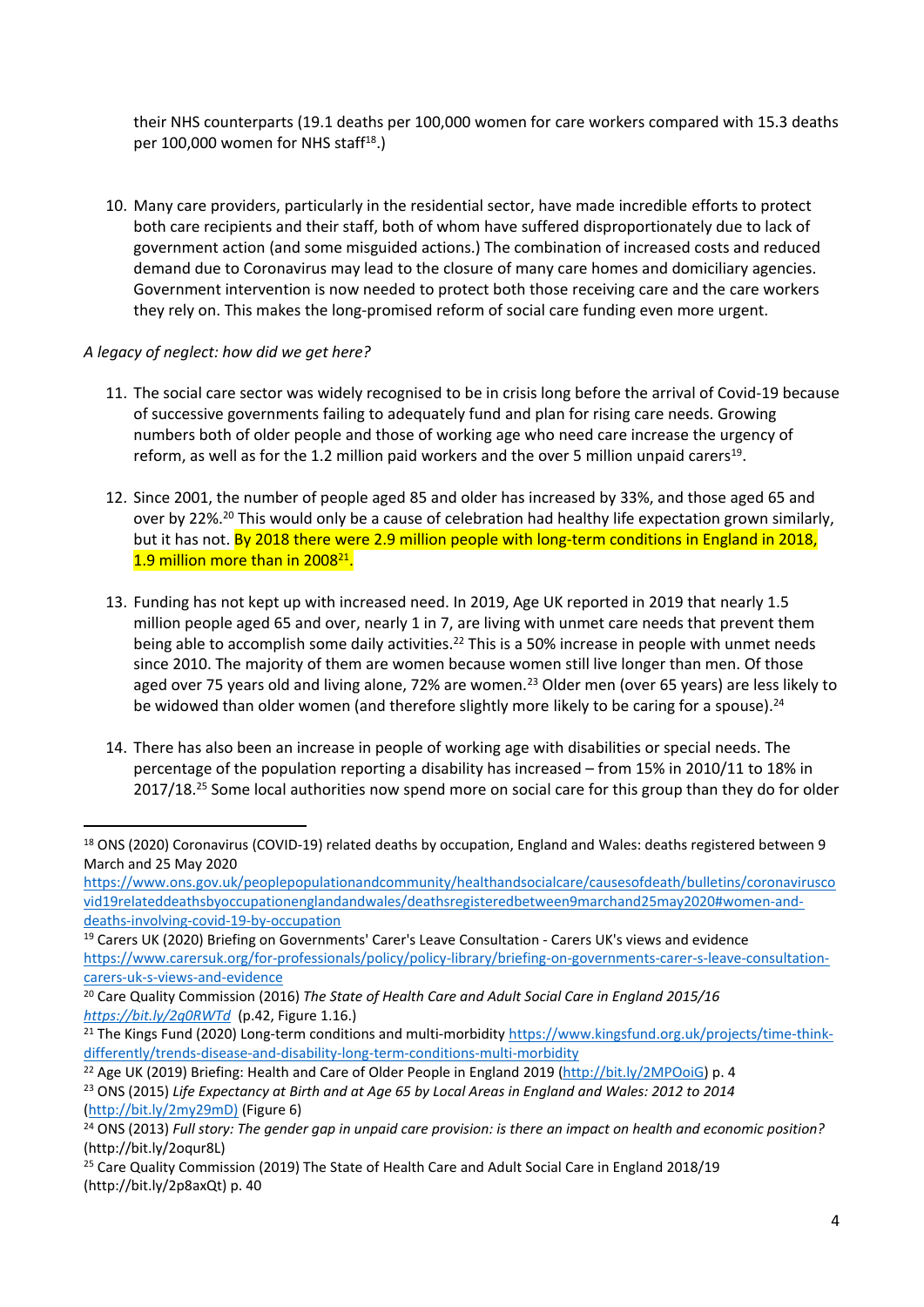people. Working age adults now account for 64% of demographic pressures on the adult social care budgets compared with 58% 2019-20. Older people now account for 36%<sup>26</sup>.

- 15. Many more people born with learning disabilities or long-standing conditions who, in the past would have died young, now survive well into adulthood but many need some social care - either residential or in the community. With sufficient support disabled people or those with long-standing conditions can be employed especially if they have a personal assistant and/ or supportive employers. The independence they can achieve in this way is invaluable to many. This support also comes from local authority social care budgets.
- 16. The different groups receiving care may have different needs, reflected the focus among older people's organisations on social care and, among disabled people's organisations on independent living. Any care system needs to take account of these needs, balancing flexibility with regulation to ensure care is of high quality and care workers receive decent pay and conditions.
- 17. The anatomy of the care sector is largely hidden from the view of the general population and even from service users and their families. The sector comprises a hybrid mix of local authority, not for profit providers and, privately owned residential care facilities and home care agencies. These range from small family-owned individual homes and local agencies, to large-scale multi-home chains owned by private equity finance. Since competitive tendering for council services was introduced in the 1990 National Health Service and Community Care Act local government has become a 'purchaser' of services, while the private and non-profit sectors became 'providers.'
- 18. Since 2010, English local authorities have lost 50% of their funding from central government.<sup>27</sup> Meanwhile staffing costs in social care have increased and now the care sector is grappling with the financial consequences of the Coronavirus pandemic. Regressive plans to make local authorities 'selfsufficient' and more dependent on their own business rates also impacts unevenly across local authorities<sup>28</sup>. Those with the lowest receipts from business rates are likely to have the poorest populations and the highest social care needs. This may result in the poorest localities having to charge a higher rate of Council Tax, even though their residents can least afford this.**<sup>29</sup>**
- 19. The 2019 Spending Round perpetuated these inequalities by assuming councils can raise £500 million of the £1.5 billion extra for social care from a 2% precept on council taxes and increased business rates. Beyond a potential share of the £5 billion emergency response fund, and possible access by small and medium sized social care providers to the refunded Statutory Sick Pay, local authorities will receive no extra funding in 2020/21 over and above what was provided in the 2019 Spending Round<sup>30</sup> . These announcements do not match the scale of the problem and have been mostly absorbed by the health service, while demands on local authorities have increased significantly.
- 20. Covid-19 has presented further funding challenges to the sector: a recent ADASS survey found that just 4% of Directors of Social Services were confident their budget would be sufficient to meet their statutory duty. Last years, 35% of Directors were confident of this showing the damning impact of the virus on already stretched funding constraints<sup>31</sup>.

<https://wbg.org.uk/analysis/reports/triple-whammy-the-impact-of-local-government-cuts-on-women/>

<sup>30</sup> The Kings Fund (2020) What the spring budget means for health and social care <https://www.kingsfund.org.uk/blog/2020/03/spring-budget-mean-health-and-care>

<sup>26</sup> ADASS (2020) ADASS Budget Survey 2020 <https://www.adass.org.uk/adass-budget-survey-2020-coronavirus-budgets> <sup>27</sup> WBG (2019) Triple whammy: the impact of local government cuts on women

<sup>&</sup>lt;sup>28</sup> The plan is currently under review by the Government [https://www.gov.uk/government/consultations/business](https://www.gov.uk/government/consultations/business-rates-retention-reform)[rates-retention-reform](https://www.gov.uk/government/consultations/business-rates-retention-reform)

<sup>29</sup> Communities and Local Government Select Committee (March 2017) *Adult Social Care* ([http://bit.ly/2jsjaCa\)](http://bit.ly/2jsjaCa) (p.1)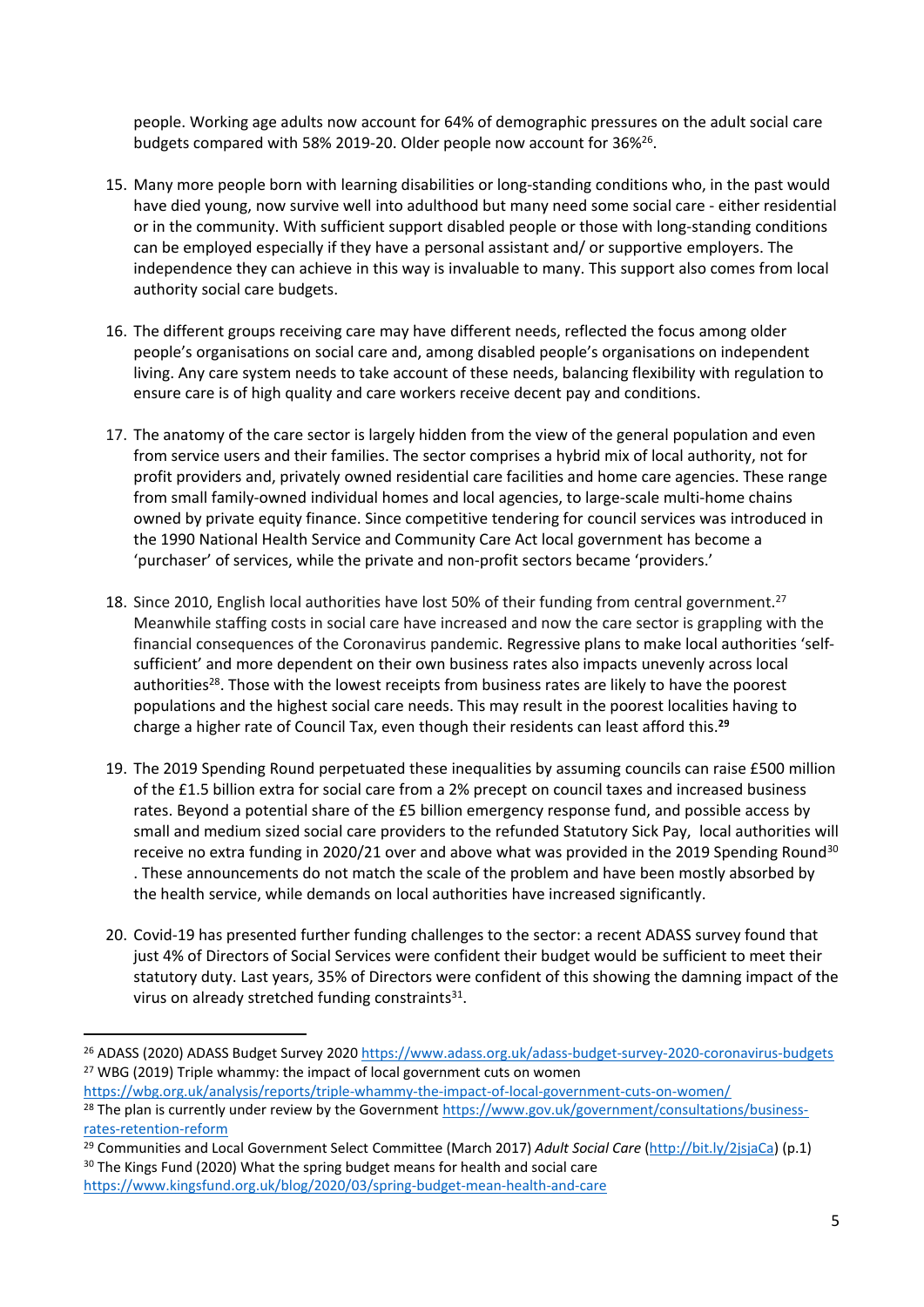- 21. Cumulatively, these political decisions have had huge consequences for regional inequality, especially when it comes to care: there is now a seven-year difference between healthy life expectancies in the richest and poorest local authorities<sup>32</sup>. The quality and quantity of care is also a postcode lottery: private providers are concentrated in wealthier areas where low care costs can be subsidised by selffunders. Those local authorities with greatest need for social care have faced the greatest cuts. The more deprived areas have become 'care deserts' as private providers concentrate on wealthier areas. This combination of funding cuts and deregulation has led to excess deaths during – and before – the Covid-19 pandemic.
- 22. The crisis in social care also exacerbates gender inequality since women are more likely to take on responsibility for unpaid care for children, elderly, disabled and/or vulnerable people. Women are also the majority of those in need of care and the majority (83%) of frontline paid care workers, with Black, Asian and ethnic minority people overrepresented (21% of care workers compared with 14% of the population). <sup>33</sup> Additionally, 1 in 4 paid carers is born outside the UK<sup>34</sup>. Both zero-hour contracts and low pay are common.
- 23. Investment in care is not only needed to transform our broken social care system, it is also a good way to stimulate employment, reduce the gender employment gap and counter the inevitable economic recession as the UK comes out of lockdown. Investing in care is economically sound not only because it generates employment but also because it helps create a healthier, better educated and more productive population.

# What is the extent of current workforce shortages in social care, how will they change over the next **five years, and how do they need to be addressed?**

- 24. Estimates suggest that there are 100,000<sup>35</sup> social care staff vacancies while a recent survey found that 1 in 4 carers were thinking of leaving their roles due to lack of support<sup>36</sup>. As above, there are already huge gaps and inequalities in care which will only be exacerbated unless action is taken to recruit, train and retain care workers offered adequate training, working conditions, promotion opportunities and pay.
- 25. In 2020, women made up 83% of the 840,000 care workers and home carers.<sup>37</sup> The Communities and Local Government select committee's concluded in 2017 that there were 'severe challenges in the social care workforce', citing 'low pay not reflecting the amount or importance of the work involved, low status, poor terms and conditions, and lack of training opportunities and career progression<sup>'38</sup> as

- <sup>34</sup> Skills for care (2019) State of the adult social care sector [https://www.skillsforcare.org.uk/adult-social-care](https://www.skillsforcare.org.uk/adult-social-care-workforce-data/Workforce-intelligence/documents/State-of-the-adult-social-care-sector/State-of-Report-2019.pdf)[workforce-data/Workforce-intelligence/documents/State-of-the-adult-social-care-sector/State-of-Report-2019.pdf](https://www.skillsforcare.org.uk/adult-social-care-workforce-data/Workforce-intelligence/documents/State-of-the-adult-social-care-sector/State-of-Report-2019.pdf) <sup>35</sup> Skills for Care (2019) The State of the Adult Social Care Sector and Workforce in England
- [https://www.skillsforcare.org.uk/adult-social-care-workforce-data/Workforce-intelligence/publications/national](https://www.skillsforcare.org.uk/adult-social-care-workforce-data/Workforce-intelligence/publications/national-information/The-state-of-the-adult-social-care-sector-and-workforce-in-England.aspx)[information/The-state-of-the-adult-social-care-sector-and-workforce-in-England.aspx](https://www.skillsforcare.org.uk/adult-social-care-workforce-data/Workforce-intelligence/publications/national-information/The-state-of-the-adult-social-care-sector-and-workforce-in-England.aspx)

<sup>31</sup> ADASS (2020) ADASS Budget Survey 2020 <https://www.adass.org.uk/adass-budget-survey-2020-coronavirus-budgets> <sup>32</sup> WBG (2019) Office for National Statistics data reveals: Life expectancy for women has fallen

<https://wbg.org.uk/media/press-releases/office-for-national-statistics-data-life-expectancy-for-women-has-fallen/> 33 Gov.uk (2020) NHS workforce [https://www.ethnicity-facts-figures.service.gov.uk/workforce-and-business/workforce](https://www.ethnicity-facts-figures.service.gov.uk/workforce-and-business/workforce-diversity/nhs-workforce/latest)[diversity/nhs-workforce/latest](https://www.ethnicity-facts-figures.service.gov.uk/workforce-and-business/workforce-diversity/nhs-workforce/latest)

<sup>&</sup>lt;sup>36</sup> CIPD (2020) 1 in 4 working carers consider giving up their job entirely as many struggle to balance their responsibilities without employer support

[http://view.comms.cipdmail.com/?qs=0ce6791536806e3cc0751d0d160e962bf7fd758fe24aed792eab73192d9e9ddab8](http://view.comms.cipdmail.com/?qs=0ce6791536806e3cc0751d0d160e962bf7fd758fe24aed792eab73192d9e9ddab8cb1389779fc0bb10a2ceb1653c6aa83aafff7ed64194dc68007d2c78e8eb21689a8553cd41cef8d829b8de63d2bde8) [cb1389779fc0bb10a2ceb1653c6aa83aafff7ed64194dc68007d2c78e8eb21689a8553cd41cef8d829b8de63d2bde8](http://view.comms.cipdmail.com/?qs=0ce6791536806e3cc0751d0d160e962bf7fd758fe24aed792eab73192d9e9ddab8cb1389779fc0bb10a2ceb1653c6aa83aafff7ed64194dc68007d2c78e8eb21689a8553cd41cef8d829b8de63d2bde8)

<sup>37</sup> Skills for Care (2019) *The State of the Adult Social Care Sector and Workforce in England* (<http://bit.ly/31UezsV>) p. 9

<sup>38</sup> Communities and Local Government Select Committee (2017) op. cit.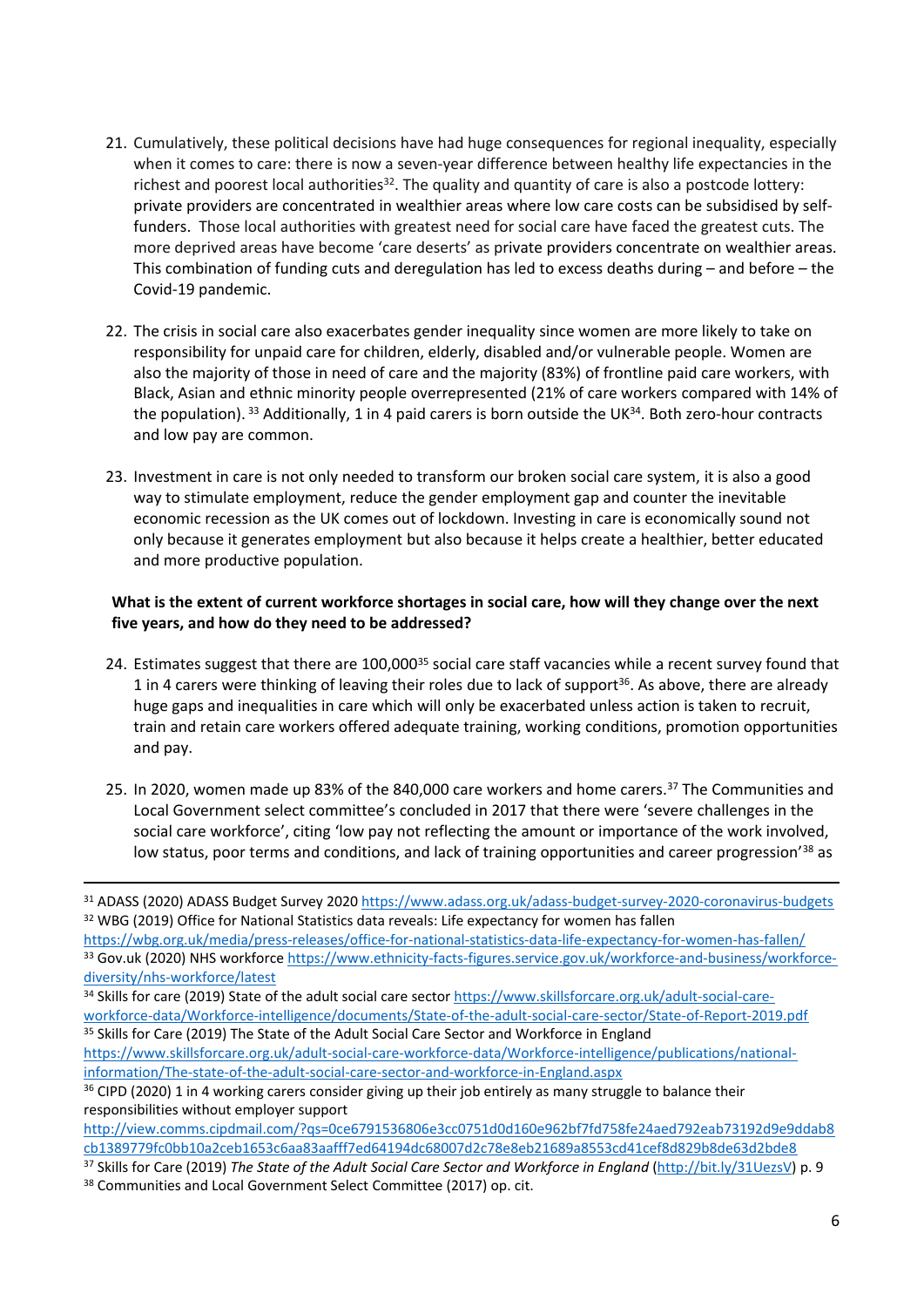the roots of the problem. This analysis shared by the Migration Advisory Committee still stands especially after the Covid-19 pandemic.

- 26. Despite the size of the adult social care sector the workforce of 1.3 million is affected by high turnover, a lack of training and limited levels of professionalisation in care work.<sup>39</sup> If health and social care services are to be better integrated the government will have to do a great deal more than 'e*xplore* options to align and integrate the two workforces'.<sup>40</sup>
- 27. 24% of the workforce overall were on zero-hour contracts (375,000 jobs) in 2018-2019.<sup>41</sup> This figure was 58% for domiciliary care workers and 18% for registered nurses. Retention is a challenge with staff turnover estimated at 30.8%, with 440,000 workers leaving jobs over the year 2018/19 and 122,000 positions in the care sector vacant.<sup>42</sup>
- 28. A 2018 report shows just 34% of the total adult social care workforce had achieved or was working towards their 'Care Certificate' which is designed to train workers in basic standards of care in their day-to-day work. Two-thirds had not started working towards the qualification.<sup>43</sup> In 2016 a third of domiciliary care workers had no training in dementia care and a quarter no training in the administration of medication.<sup>44</sup>
- 29. The impact of the Brexit vote and subsequent immigration reform will have a significant impact on the social care workforce. 8% of care workers (115,000) have an EU nationality.<sup>45</sup> Skills for Care estimate that 47% of them were eligible to apply for 'settled status' and 33% for 'pre-settled status' (remaining 19% also have British citizenship<sup>46</sup>.) A greater number (9%) of social care workers (134,000) are immigrants from outside the EU. This flow of labour into care jobs is under distinct threat from the UK's proposed points-based immigration system to be implemented in January 2021.
- 30. The new system will exclude millions of care workers on the basis of their low pay and lack of qualifications: The median wage for a social care worker is £15,522, well beneath the threshold for 'low-skilled' salary threshold (£25,600) and, beneath the 'skilled' threshold (£20,480.) 47 IPPR finds that 71% of EU migrants who are currently defined as 'key workers' would be disqualified from working in the UK under current immigration plans.<sup>48</sup> 63% of EU national women and 79% of EU national men would not qualify due to low wages in the care, transport and construction sectors where migrant workers dominate. 66% of health and care workers, where more than 80% of workforce are women, would not qualify. 55% of education professionals would not qualify<sup>49</sup>.

<sup>39</sup> Skills for Care (2018) *The state of the adult social care sector and workforce in England* 2018 (https://bit.ly/2xB5GIz) <sup>40</sup> Department for Communities and Local Government (2017) *Adult social care: government response to the Select Committee report* ([http://bit.ly/2hAXK5b\)](http://bit.ly/2hAXK5b) (para.73)

<sup>41</sup> Skills for Care (2019) *The State of the Adult Social Care Sector and Workforce in England* (<http://bit.ly/31UezsV>) <sup>42</sup> Migration Advisory Committee (2018), op. cit. p 90

<sup>43</sup> Care Quality Commission (2018) *The State of Health Care and Adult Social Care in England 2017/18* https://bit.ly/2vXXSjf

<sup>44</sup> Skills for Care (2018) op. cit.

<sup>45</sup> IPPR (February 2017) *Care in a Post-Brexit Climate* [\(http://bit.ly/2zERuAA](http://bit.ly/2zERuAA))

<sup>46</sup> Skills for Care (2019) *The State of the Adult Social Care Sector and Workforce in England* (<http://bit.ly/31UezsV>) p. 10 <sup>47</sup> ONS (2019) Annual Survey of Hours and Earnings

[https://www.ons.gov.uk/employmentandlabourmarket/peopleinwork/earningsandworkinghours/datasets/careworker](https://www.ons.gov.uk/employmentandlabourmarket/peopleinwork/earningsandworkinghours/datasets/careworkerssocashetable26) [ssocashetable26](https://www.ons.gov.uk/employmentandlabourmarket/peopleinwork/earningsandworkinghours/datasets/careworkerssocashetable26)

<sup>48</sup> IPPR (19 Feb 2020) Immigration plans analysis: two thirds of current EU migrants in health and social care sector would have been found ineligible [https://www.ippr.org/news-and-media/press-releases/immigration-plans-analysis](https://www.ippr.org/news-and-media/press-releases/immigration-plans-analysis-two-thirds-of-current-eu-migrants-in-health-and-care-sector-would-have-been-found-ineligible)[two-thirds-of-current-eu-migrants-in-health-and-care-sector-would-have-been-found-ineligible](https://www.ippr.org/news-and-media/press-releases/immigration-plans-analysis-two-thirds-of-current-eu-migrants-in-health-and-care-sector-would-have-been-found-ineligible)

<sup>49</sup> IPPR (19 Feb 2020) Immigration plans analysis: two thirds of current EU migrants in health and social care sector would have been found ineligible [https://www.ippr.org/news-and-media/press-releases/immigration-plans-analysis-](https://www.ippr.org/news-and-media/press-releases/immigration-plans-analysis-two-thirds-of-current-eu-migrants-in-health-and-care-sector-would-have-been-found-ineligible)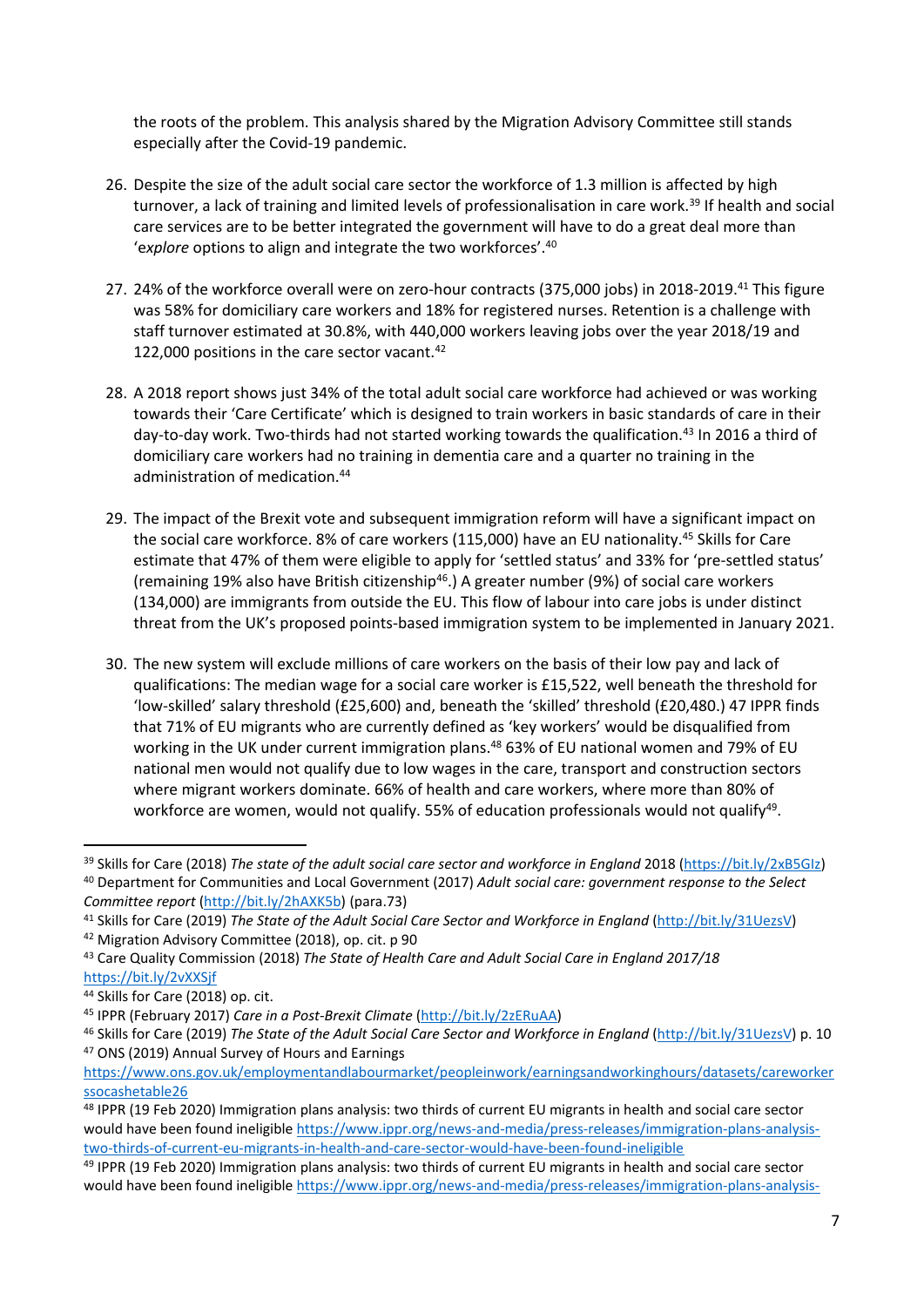- 31. The Home Secretary has suggested that there are 8.5 million "economically inactive" people in the UK who can help to fill these staffing gaps.<sup>50</sup> This fails to acknowledge that many of these people are women already undertaking unpaid care work. It is estimated that as a result of Covid-19 there are over 5 million more unpaid carers in total<sup>51</sup>. Many others are disabled or students unable to participate in the paid economy. Working in care jobs should be a rewarding employment choice rather than a default option for those who are already overburdened with care responsibilities.
- 32. In July 2020, it was confirmed that care workers would be excluded from both the Health and Care Visa (fast track) and, the Shortage Occupation list authored by the Migration Advisory Committee. This will exacerbate rather than alleviate the problems outlined above.
- 33. If the sector is to become more attractive to UK workers, it must dedicate substantial and long-term investment to improve the poor pay and conditions that currently lead to low levels of staff recruitment and retention, and 'strengthen opportunities for development and progression'.**<sup>52</sup>** As the Migration Advisory Committee argues: 'the sector's problems are not primarily migration related. A sustainable funding model, paying competitive wages to UK residents, would alleviate many of the recruitment and retention issues.'<sup>53</sup>
- 34. The All-Party Parliamentary Group on Social Care recommended as a matter of urgency not only a national model of registration and qualifications for the social care workforce in England, in line with Wales, Scotland and Northern Ireland, but also recognised the need for parity between the sector's employees and equivalent colleagues in the NHS.<sup>54</sup>
- 35. WBG has long advocated for increased investment in developing the skills and career paths which care workers need, not only so that social care becomes an attractive occupation to which both women and men would be proud to belong, but, crucially, to improve the quality of care provided. Analysis by WBG has shown that investing public funds in childcare and eldercare services is more effective in reducing public deficits and debt than austerity policies and would create more jobs than the equivalent investment in construction.<sup>55</sup> Such investment is urgently needed as the social care workforce will need to grow by 275,000 by 2025, with a further increase to 650,000 by 2035 just to keep pace with demographic trends.<sup>56</sup>

# **What further reforms are needed to the social care funding system in the long term?**

36. WBG calls for a new settlement for social care that provides a stable, sustainable funding base to ensure that rising care needs are met now and into the future. In the midst of this global pandemic, the social care system can no longer be ignored. We have seen the fatal consequences of this neglect. The social and economic recovery from Covid-19 must be care-led.

[two-thirds-of-current-eu-migrants-in-health-and-care-sector-would-have-been-found-ineligible](https://www.ippr.org/news-and-media/press-releases/immigration-plans-analysis-two-thirds-of-current-eu-migrants-in-health-and-care-sector-would-have-been-found-ineligible) <sup>50</sup> BBC News (19 Feb 2020) Are economically inactive people the answer to staff shortages? <https://www.bbc.co.uk/news/51560120>

<sup>51</sup> Carers UK (2020) Briefing on Governments' Carer's Leave Consultation - Carers UK's views and evidence [https://www.carersuk.org/for-professionals/policy/policy-library/briefing-on-governments-carer-s-leave-consultation](https://www.carersuk.org/for-professionals/policy/policy-library/briefing-on-governments-carer-s-leave-consultation-carers-uk-s-views-and-evidence)[carers-uk-s-views-and-evidence](https://www.carersuk.org/for-professionals/policy/policy-library/briefing-on-governments-carer-s-leave-consultation-carers-uk-s-views-and-evidence)

<sup>52</sup> Skills for Care (2018) op. cit.

<sup>53</sup> Migration Advisory Committee (2018), op. cit. p 90

<sup>54</sup> APPG on Social Care (2019) *Elevation, Registration and Standardisation: the Professionalisation of Social Care Workers* [\(http://bit.ly/34a6jGU](http://bit.ly/34a6jGU))

<sup>55</sup> Women's Budget Group (2016) *Investing 2% of GDP in care industries could create 1.5 million jobs* [\(http://bit.ly/2lRoZZm](http://bit.ly/2lRoZZm))

<sup>56</sup> Skills for Care (2017) op. cit.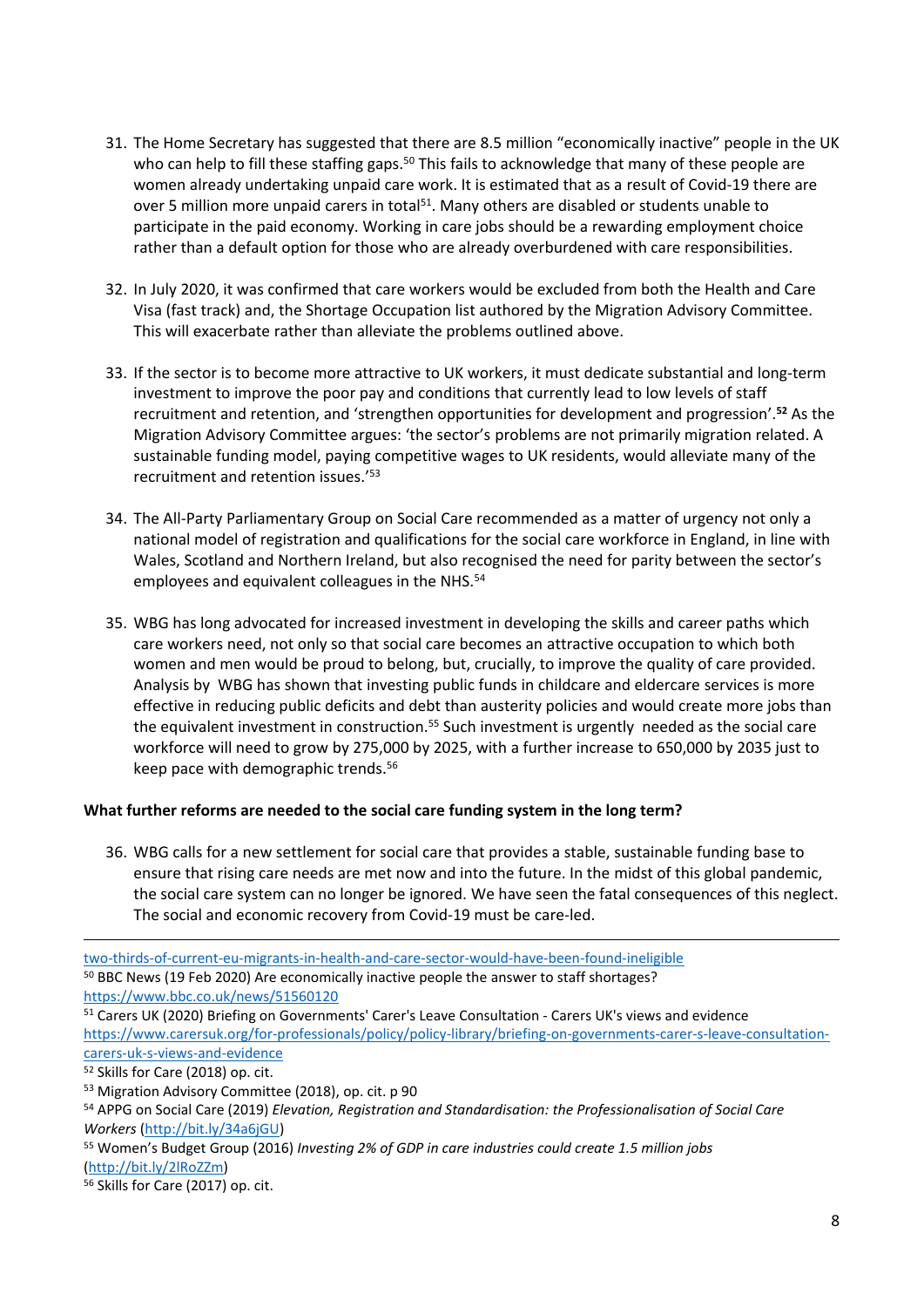- 37. We call for the establishment of a Universal Care Service that provides non-means tested residential, domiciliary and other forms of care, free at the point of delivery with equal standing to the NHS. It should be funded at the national level to avoid the entrenchment of regional inequalities.
- 38. To achieve this, investment in the training, pay progression and career development of social care workers to give them parity with health workers is urgently needed so that good care can be provided. Good care should enable maximum autonomy for the care recipient, with dignity, safety and respect as in capabilities and human rights models. Different groups of people with different needs use social care and/or independent living services and a Universal Care Service should reflect these needs.
- 39. Much like in the health service, there should be no place for private profiteering in the social care sector which provides vital care to those in need. Privatisation and financialisaton in the sector have caused a decrease in the quality of both care and working conditions<sup>57</sup>. The move to raising revenue from local taxation has exacerbated regional inequalities and is counter to the Government's commitment to 'levelling up' 'left behind' regions of the UK. Instead, both residential and domiciliary care should be funded and regulated by central government– as in the health service.
- 40. Health and social care services need to be coordinated at the local level to meet different local needs and demographics. Local authorities should have the responsibility and resourcing to make sure care needs are met in their locality to nationally agreed standards of both care and employment. This will require adequate resource from central government and better integration with the NHS. Covid-19 has also demonstrated how interdependent health and social care services are - and need to be.
- 41. Our research, set out in Table 1 below, also finds that investing in care and care workers is economically prudent: calculations using Eurostat data find that investing in care produces 2.7 times as many as the same investment in construction  $-6.3$  times as many for women and 1.1 times as many for men (taking account of direct, indirect and induced employment created in the economy). This is at current wages, but even if care-workers were better paid, table 3 shows that 2 million jobs would be created by raising the proportion of the employed population employed in care to 10% (approximately the level of Denmark or Sweden)<sup>58</sup>.

*42. Table 1 Raising employment in care to 10% of employed population: employment generated, and spending required under various wage scenarios*

| With wages in care at: |                                          |                                                                |                                          |  |
|------------------------|------------------------------------------|----------------------------------------------------------------|------------------------------------------|--|
| Current<br>level       | Raised by<br>24% for all<br>care workers | Raised by 45%<br>for new care<br>workers (24%<br>for existing) | Raised by<br>45% for all<br>care workers |  |

<sup>57</sup> Bayliss, K. and Ginn, J. (2020) The privatisation and financialisaton of social care [https://wbg.org.uk/wp](https://wbg.org.uk/wp-content/uploads/2020/07/Privatisation-of-social-care.pdf)[content/uploads/2020/07/Privatisation-of-social-care.pdf](https://wbg.org.uk/wp-content/uploads/2020/07/Privatisation-of-social-care.pdf)

<sup>58</sup> WBG (2020) A Care-Led Recovery from Coronavirus [https://wbg.org.uk/analysis/reports/a-care-led-recovery-from](https://wbg.org.uk/analysis/reports/a-care-led-recovery-from-coronavirus/)[coronavirus/](https://wbg.org.uk/analysis/reports/a-care-led-recovery-from-coronavirus/)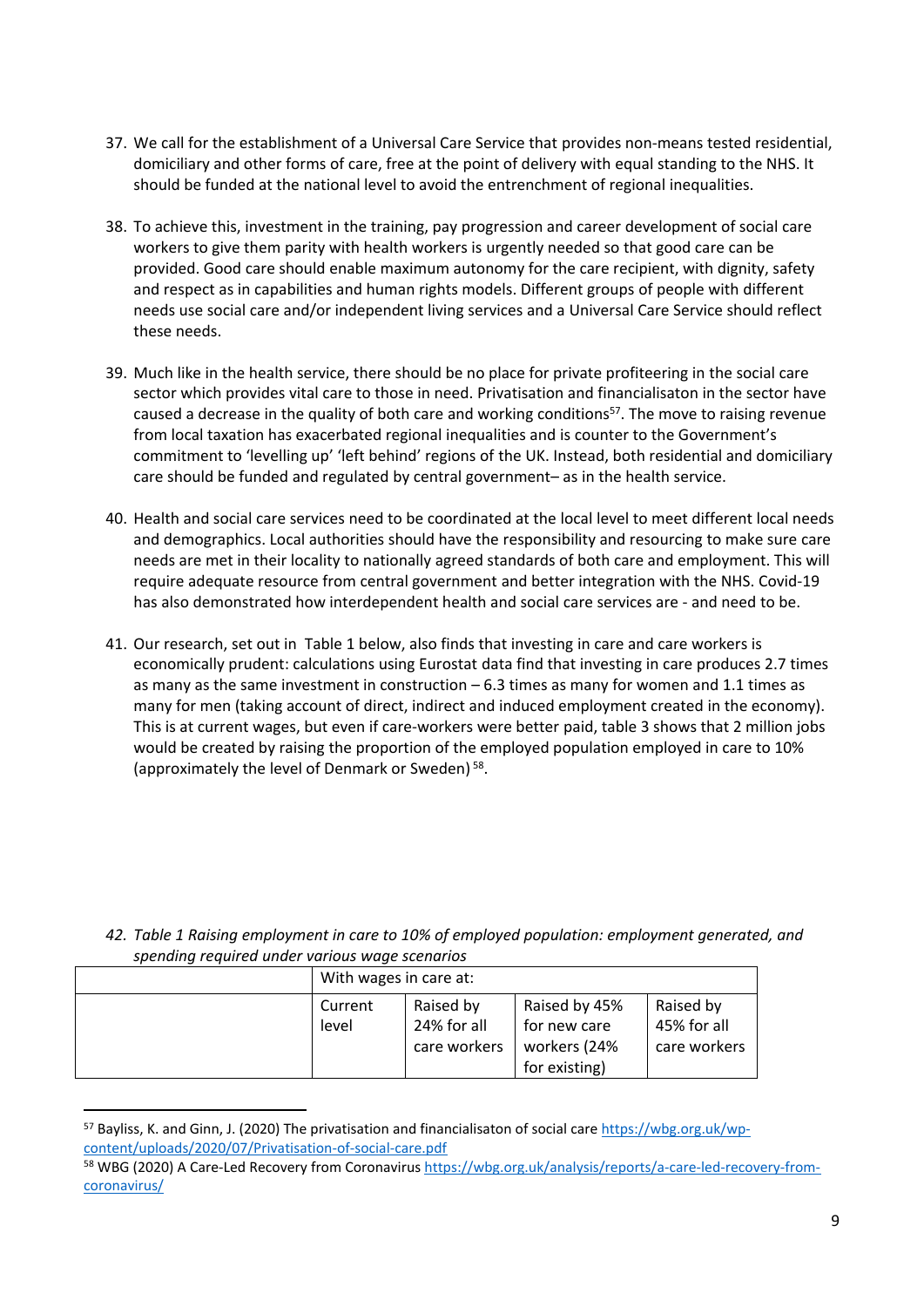| Total number of jobs generated                                                   | 1,982,000 | 2,110,000 | 2,161,000 | 2,215,000 |
|----------------------------------------------------------------------------------|-----------|-----------|-----------|-----------|
| of which % for women                                                             | 71%       | 70%       | 69%       | 69%       |
| Effect on gender employment<br>$gap$ (% $pts$ )                                  | $-4.0$    | $-4.0$    | $-3.9$    | $-3.9$    |
| Effect on total employment<br>rate (% pts)                                       | 4.8       | 5.1       | 5.2       | 5.4       |
| Gross spending required (%<br>GDP)                                               | 2.8%      | 3.6%      | 3.9%      | 4.3%      |
| Net spending (% GDP)                                                             | 1.9%      | 2.3%      | 2.5%      | 2.7%      |
| Multiple of total employment<br>created for same net spending<br>on construction | 3.1       | 2.7       | 2.5       | 2.4       |

*Source: Calculations by Jerome De Henau for WBG, based on 2015 data from Eurostat*

- 43. These investments are also future proof: each job created by investment in care is only one third as polluting (in terms of GHG emissions) as each job created by investment in the construction industry<sup>59</sup> . As a result, the total emissions from investing in care are lower, at 85% of those of an equivalent investment in construction, even though *each pound invested in care produces nearly three times as many jobs*.
- 44. Such large-scale reshaping and expansion of the existing care system would require whole scale reform of the taxation system in the UK so that the costs of care are shared by society as a whole, and not just by those needing care or their loved ones. It is likely that we will all need social care at some point in our lives therefore, much like the health service or the social security system, social care should be funded through progressive general taxation.
- 45. There is also a need to recognise that the care system, and consequently the economy, is currently underpinned by unpaid care work, often done by women. The Association of Directors of Social Services (ADSS), in the Forward to Coronavirus Survey 2020, wrote, "If you reach the tipping point where there is a crisis and insufficient care, you start pulling unpaid carers from the working population which will impact on the economy. This impacts more on women." A Universal Care Service should alleviate this burden so that family members are not expected to do unpaid care unless they wish to and, when they do, have access to respite care.
- 46. Meanwhile, carers allowance has continued to be paid at the lowest rate of any benefit should be increased. Appropriate support and compensation for lost of earnings for unpaid carers, as well as the right to flexible working, should be available for all including self-employed and gig economy workers.
- 47. It is important to note that the care system does not stand alone in creating an environment whereby everyone has access to the care they need. A successful social care system requires other agencies and services to function well, including social security, pensions, housing, transport, healthcare, childcare, education and other community services like public health and libraries. For this to happen the local government, which has taken a 60% in funding since 2010 and suffered the consequences of increased demand for services during the Covid-19 pandemic, will need an urgent and substantial increase in funding.

<sup>59</sup> Calculations by Jerome De Henau for WBG, using Eurostat data <https://ec.europa.eu/eurostat/data/database>